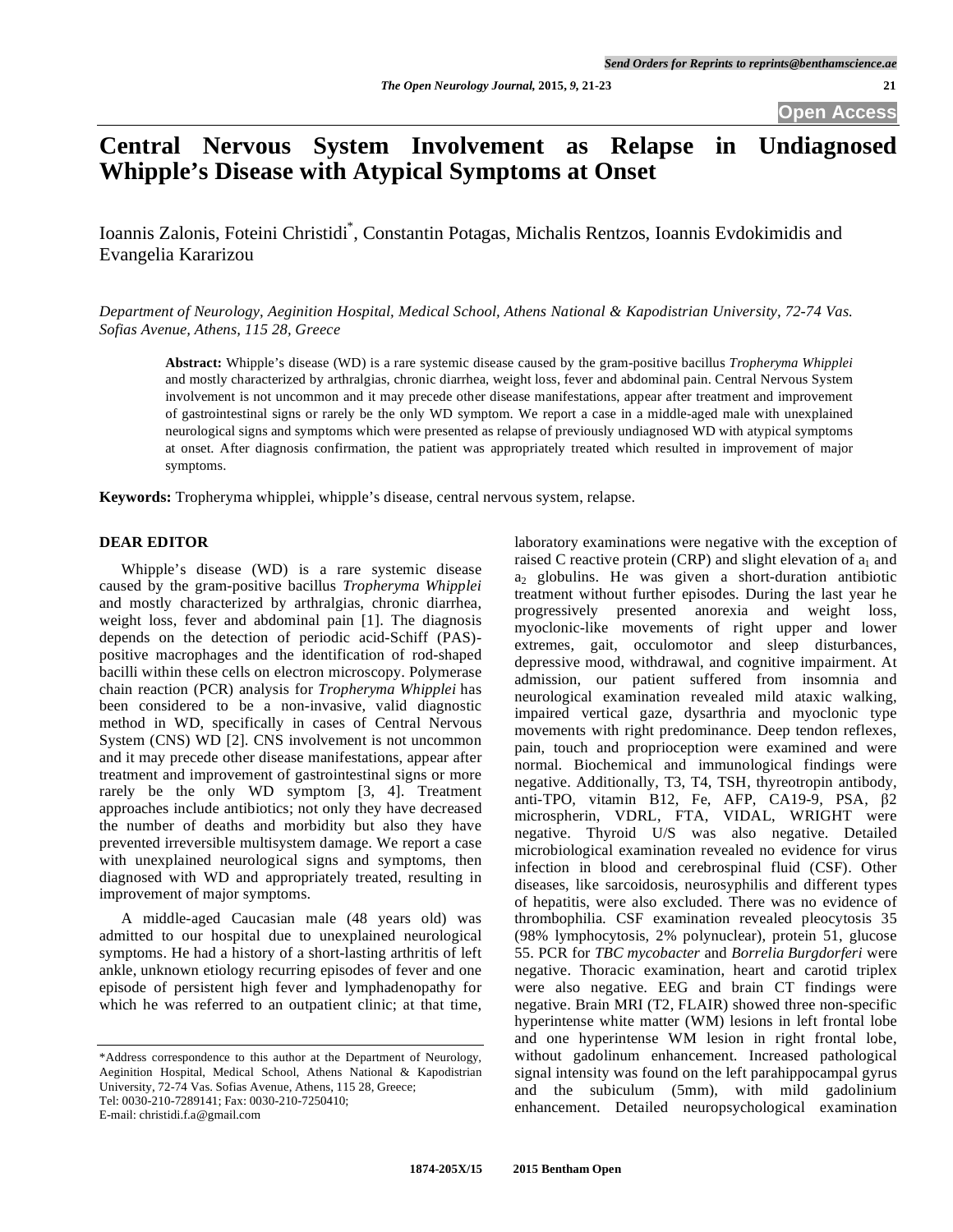showed significant cognitive deterioration, with predominant memory, visuomotor and executive impairment. A duodenal biopsy specimen was not remarkable on light microscopy (PAS was negative and thus electron microscopy was not performed). Molecular detection of the 16SrRNA genes by PCR analysis of CSF, stools and blood was performed which confirmed the diagnosis. PCR analysis for *Tropheryma Whipplei* was positive in stools and serum. The diagnosis of WD with CNS involvement was made and our patient was started on antibiotic treatment (IV ceftriaxone for 20 days followed by oral trimethoprim/sulfamethoxazole for one year) resulted in slight improvement of major symptoms after two weeks (occulomotor function, myoclonus) and further improvement over the following six months with patient getting back to his everyday activities but without being able to resume his professional status. Brain MRI scan showed resolution of the previous mentioned lesions in the left parahippocampal gyrus, with frontal WM lesions remaining but being non-specific.

 WD is a rare systemic infection that may virtually affect any organ system in the body with traditional symptoms in the small bowel. CNS involvement occurs in approximately 50% of WD postmortem examinations; CNS clinical manifestations are observed in only 20-40% of patients [5-7] whereas approximately 5% of patients present with CNS symptoms alone [5]. Relapses after treatment are not rare and CNS manifestations carry the highest relapse rate [7]. Isolated CNS manifestations presenting as relapse of previously treated WD but without histological evidence of intestinal involvement have been observed during or years after antibiotic treatment, specifically when the initial therapy is of short duration, making the treatment of relapse more difficult than the first manifestations [8, 9].

 Our patient referred to our hospital with predominant neurological symptoms, in accordance with the WD spectrum of CNS manifestations [5, 7, 10]. At admission, he had no active gastrointestinal tract symptoms but his history included single or recurrent episodes of arthralgia, fever and lymphadenopathy. During previous admission to outpatient clinic, short-duration antibiotic treatment might result in symptoms to be relief. However, our patient was not diagnosed with WD at that time. Multiple hospital admissions are not uncommon before the diagnosis of WD [11]. According to our previous clinical experience in Whipple's disease [10, 12], our patient's history and the spectrum of neuro-cognitive features (mild ataxic walking, impaired vertical gaze, dysarthria and myoclonic movements, cognitive impairment, depressive mood) before and during his hospitalization, initial clinical and laboratory findings (which ruled out other diagnosis as possible), and proposed diagnostic procedures in CNS Whipple's disease [13], we thought that Whipple's disease should be included as a possible cause of patient's signs and symptoms during the last years and thus laboratory examination for *Tropheryma Whipplei* [14] was performed that confirmed the diagnosis. An unusual case of Whipple's disease without CNS involvement presented with a broad spectrum of clinical symptoms and prolonged disease duration of approximately 30 years with multiple relapses (e.g. four

relapses) has been recently presented [15]. On other hand, isolated CNS Whipple's disease can been diagnosed even in the absence of typical MRI findings [16, 17].

 We report an unusual case of WD, marked by a broad spectrum of clinical symptoms and prolonged disease duration (nearly 30 years) with 4 successive relapses.

 PCR has been emerged as a way to establish the diagnosis of WD in the setting of non-diagnostic tissue biopsies. In our case after the confirmation of possible CNS WD (fever of unknown origin, chronic migratory arthralgias, unexplained lymphadenopathy, supranuclear vertical gaze palsy, rhythmic myoclonus, severe cognitive deficits and psychiatric manifestations, hypothalamic manifestations), duodenal biopsy and PCR analysis of stools, blood and CSF was conducted. The duodenal biopsy specimen was not remarkable (PAS negative, electron microscopy not performed) but PCR analysis of stools and blood was positive. Thus, the diagnosis of definite WD with CNS involvement was confirmed, according to the diagnostic guidelines proposed by Louis *et al.* [13].

 In order to confirm the diagnosis of possible CNS WD [13], the patient "must have any 1 of 4 systemic symptoms, not due to another known etiology: 1) fever of unknown origin, 2) gastrointestinal symptoms (steatorrhea, chronic diarrhea, abdominal distention, or pain), 3) chronic migratory arthralgias or polyarthralgias and also must have any 1 of 4 neurological signs, not due to another known etiology: 1) supranuclear vertical gaze palsy, rhythmic myoclonus, 3) dementia with psychiatric symptoms, 4) hypothalamic manifestations". For the diagnosis of definite CNS WD [13], the patient "must have any 1 of the following 3 criteria: 1) oculomasticatory myorhythmia or oculo-facialskeletal myorhythmia, 2) positive tissue biopsy, 3) positive PCR analysis. If histological or PCR analysis was not performed on CNS tissue, then the patient must also demonstrate neurological signs. If histological or PCR analysis was performed on CNS tissue, then the patient need not demonstrate neurological signs". Our patient met 7 out of 8 diagnostic criteria for possible WD with CNS involvement [13]: fever of unknown origin, chronic migratory arthralgias, unexplained lymphadenopathy, supranuclear vertical gaze palsy, rhythmic myoclonus, severe cognitive deficits and psychiatric manifestations, hypothalamic manifestations. Positive PCR findings in stools and blood confirmed the diagnosis of definite WD with CNS involvement, considering the presence of neurological signs as well [13].

 It has been reported that a couple of factors may contribute to a negative intestine biopsy, namely the absence of chronic diarrhea, lack of endoscopic guidance, specimens not examine by electron microscopy, biopsy not repeated at least once if initially negative [18]. Three of the previous factors are confirmed in our case (absence of chronic diarrhea, electron microscopy not performed, biopsy not repeated after the initial negative findings). Furthermore, Panegyres and colleagues (2006) reviewing the literature and presenting 19 patients with primary WD of the brain without systemic involvement (in contrast to our patient) found three patients with negative or inconclusive PCR on CSF [19].